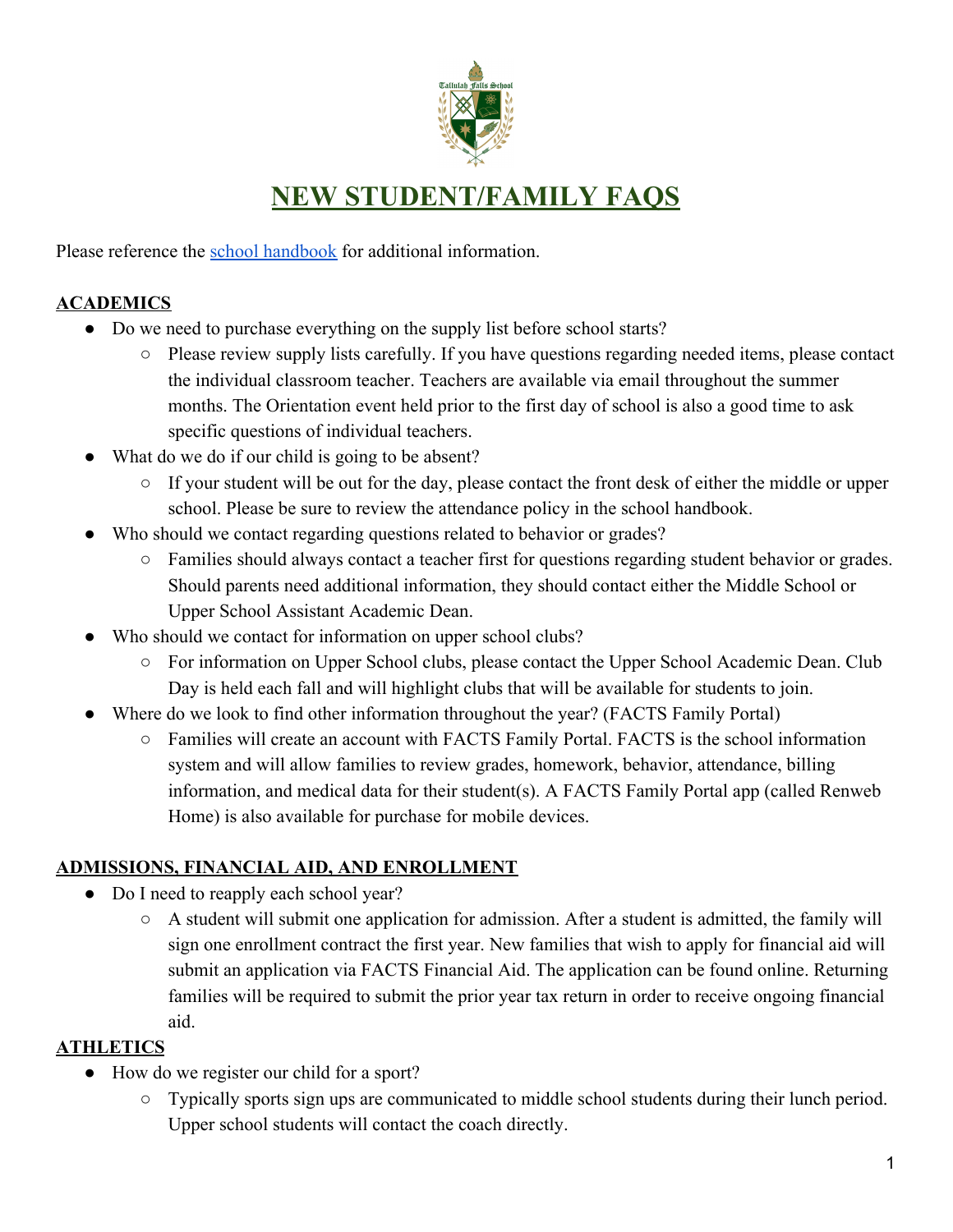

○ Questions regarding athletic teams may be directed to the Upper School Athletic Director, the Middle School Athletic Director, or the team coach. Contact information may be found on the school website under Athletics.

#### **BUSINESS OFFICE**

- Who should I speak with regarding my payment account?
	- $\circ$  Tallulah Falls School is proud to offer families the ability to make payments for school tuition and school activities via their FACTS account. Families will choose payment plans at the time of enrollment. For questions regarding payments, families should contact the school business office.

#### **COUNSELING DEPARTMENT**

- What are the important dates related to class scheduling? registration? school schedule? trips?
	- The school publishes a Google calendar and a PDF calendar on the school website. Parents may choose to subscribe to the Google calendar. Class scheduling is completed throughout the summer. For questions regarding scheduling, families should contact either the Middle School Assistant Academic Dean or MS Counselor, Upper School Counselor (grades 9-11), or the College Counselor (grade 12).
	- $\circ$  The school day starts at 8:00 am, the school doors open at 7:45 am. The school day ends at 3:00 pm, MS and 3:15 PM, US.

### **HEALTH SERVICES**

- Who should I contact if my child needs to take medication during the school day?
	- Please contact the school nurse and review the medication policy located in the [student](https://www.tallulahfalls.org/skins/userfiles/files/2019-20%20Parent%20Student%20Handbook%20rev%2012-2019.pdf) [handbook](https://www.tallulahfalls.org/skins/userfiles/files/2019-20%20Parent%20Student%20Handbook%20rev%2012-2019.pdf). Students may not carry medications with them unless permission is given by the school nurse.
- What if my child becomes ill at school?
	- A nurse is located on both the middle school and upper school campus. Students will visit the nurse if they are feeling ill and parents will be contacted.
- What if my child is injured playing a school sport?
	- An athletic trainer is available to assist students with injuries related to school athletics. The coach or school nurse will contact the trainer to initiate care.
- How does the school collect and maintain health information?
	- TFS uses Magnus Health to maintain all student health records. Families are expected to submit all required documents via Magnus Health. The school nurses use Magnus throughout the year to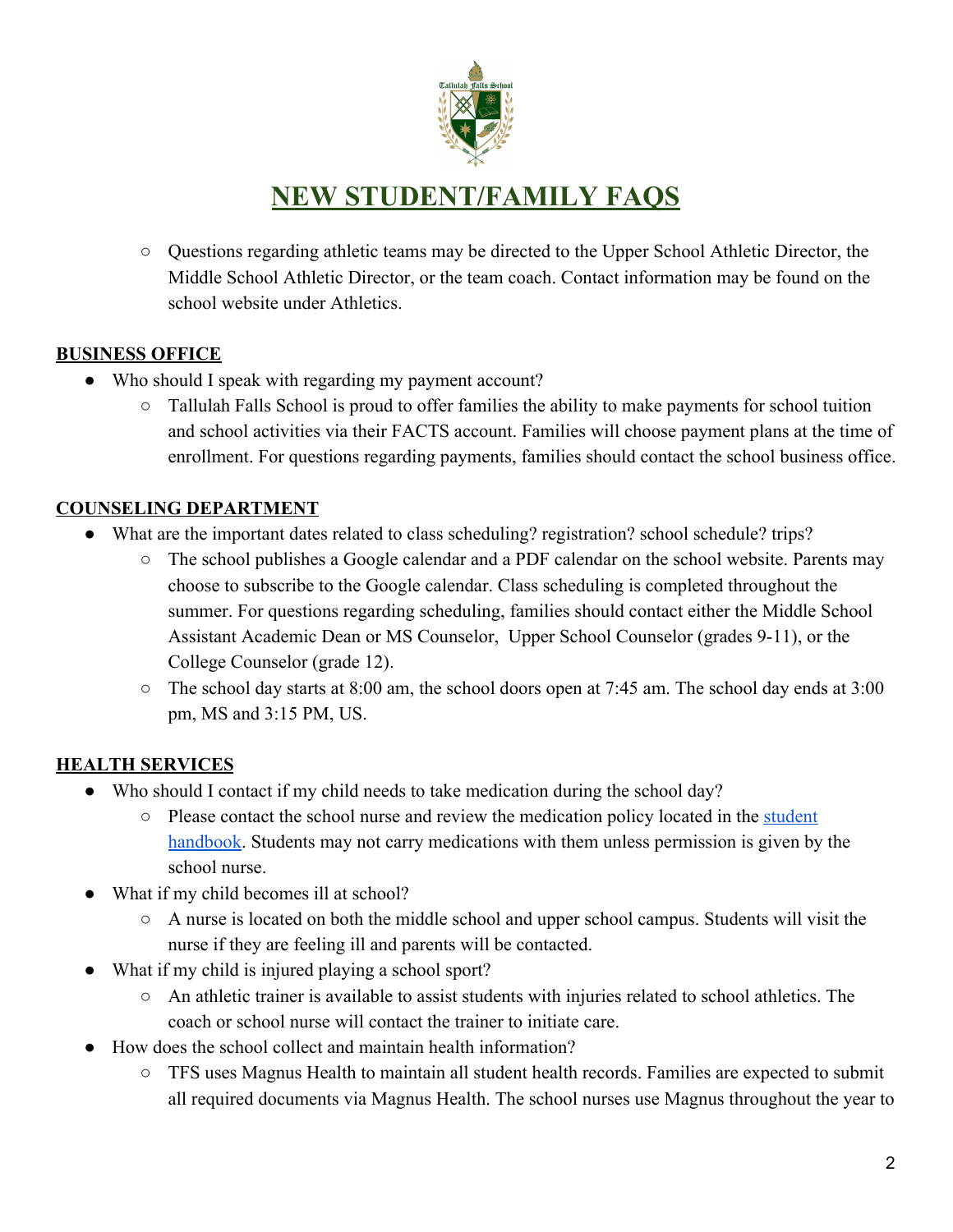

chart illnesses, injuries, and contact parents. Magnus Health is accessed through FACTS Family Portal under the Student > Medical menu.

#### **INFORMATION TECHNOLOGY**

- When will my child be issued a computer?
	- Each student is issued a Google Chromebook and protective case for academic use throughout the school year. Each family should carefully read the policies related to the use of technology on campus carefully. The policies are located in the student handbook. If students have an issue with their device, they should contact the IT department. The IT department has offices on each campus. The cost of the Chromebook rental is included in tuition; however, damages must be paid by the student family.
- When will my student be issued an email address?
	- Students are given their Google login and email address when they receive their Chromebook, the first week of school.

#### **NUTRITION/MENUS**

- How do I find out what will be served for lunch?
	- The daily school menu is published on the school website. Students do not pack lunches as there are many offerings each day. For students with dietary concerns, families should contact the Director of Food Services.
- How do I pay for my child's lunch?
	- Meals are included in tuition costs.

#### **SECURITY**

- When must I stop at the front gate on the Upper School (main) campus?
	- Campus visitors must always stop at the front gate on the main campus. Parents dropping off or picking before and after school do not need to stop at the gate.
- Where should parents park when we come to school?
	- When visiting the upper school, families should park in the visitor spaces in the large lot directly in front of the academic building. Handicap spaces are available to the right of the front entrance.
	- $\circ$  When visiting the middle school campus visitors should park near the portico or the large lot in front of the Student Activity Center. Handicap spaces are available near the front entrance.
- Where should students park when they come to school?
	- Students must obtain a parking pass from the Director of Security in order to drive on campus.
- Where should we drop off our child before school?